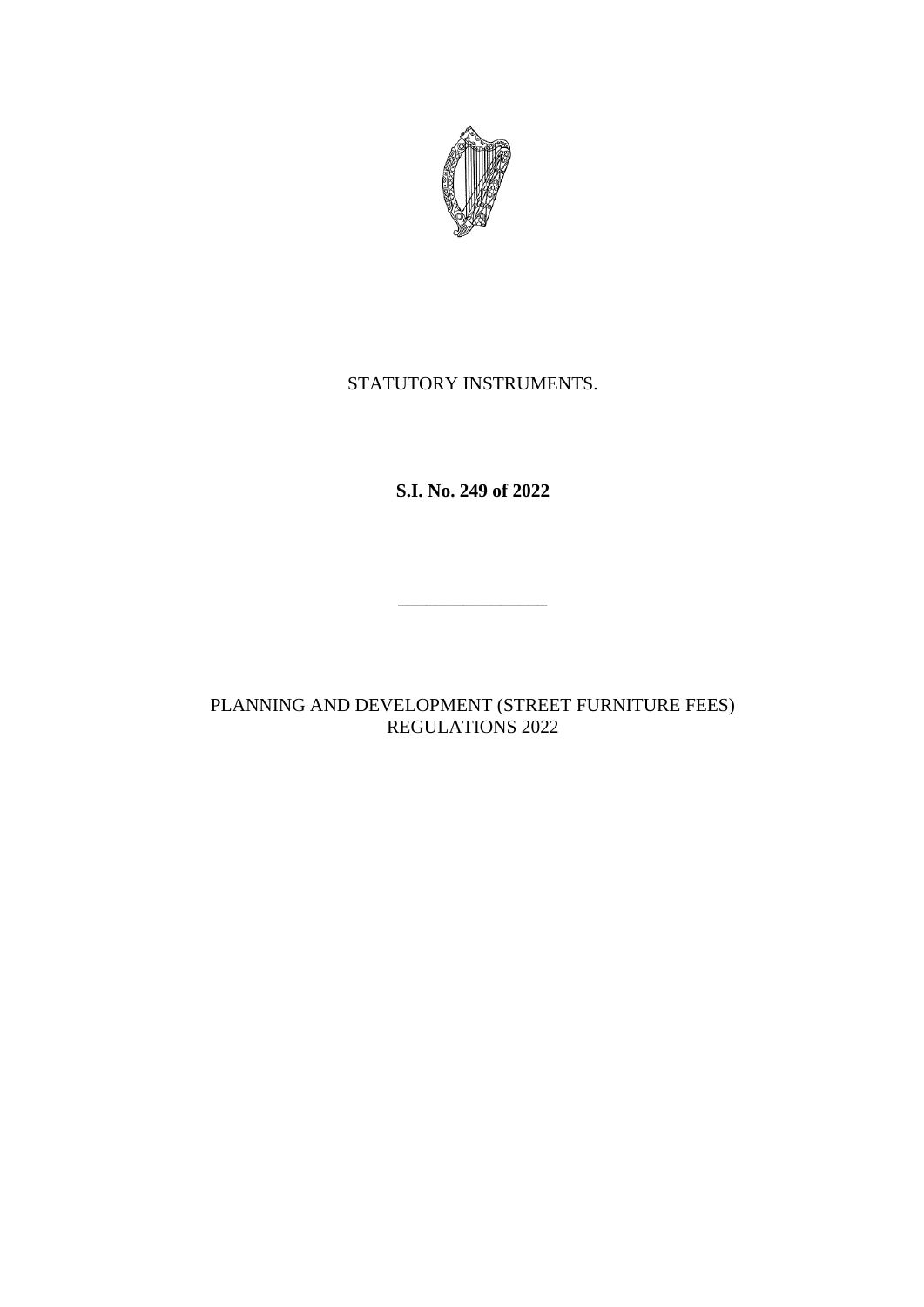## S.I. No. 249 of 2022

### PLANNING AND DEVELOPMENT (STREET FURNITURE FEES) REGULATIONS 2022

WHEREAS I, DARRAGH O'BRIEN, Minister for Housing, Local Government and Heritage, am of the opinion that development to which the following regulations apply would not offend against principles of proper planning and sustainable development by reason of the nature and limited effect of development belonging to that class on its surroundings; and

WHEREAS a draft of the following regulations has been laid before each House of the Oireachtas and a resolution approving that draft has been passed by each such House;

NOW I, DARRAGH O'BRIEN, Minister for Housing, Local Government and Heritage, in exercise of the powers conferred on me by subsection (1) of section 246 and section 262 of the Planning and Development Act 2000 (No. 30 of 2000), as amended, (as adapted by the Housing, Planning and Local Government (Alteration of Name of Department and Title of Minister) Order 2020 (S.I. No. 408 of 2020)), hereby make the following regulations:

#### **Citation and construction**

1. (1) These Regulations may be cited as the Planning and Development (Street Furniture Fees) Regulations 2022.

(2) These Regulations shall be included in the collective citation the Planning and Development Regulations 2001 to 2022.

### **Amendment of Part 1 of Schedule 12 to the Principal Regulations**

2. For the period up to and including 31 December 2022, Part 1 of Schedule 12 of the Planning and Development Regulations 2001 (S.I. No. 600 of 2001) is amended by the substitution in Column 2 – Licence Fee, of –

"€0 per table" for "€125 per table"

opposite the mention in Column 1 – Appliance, Apparatus or Structure, of –

*Notice of the making of this Statutory Instrument was published in "Iris Oifigiúil" of* 27*th May,* 2022*.*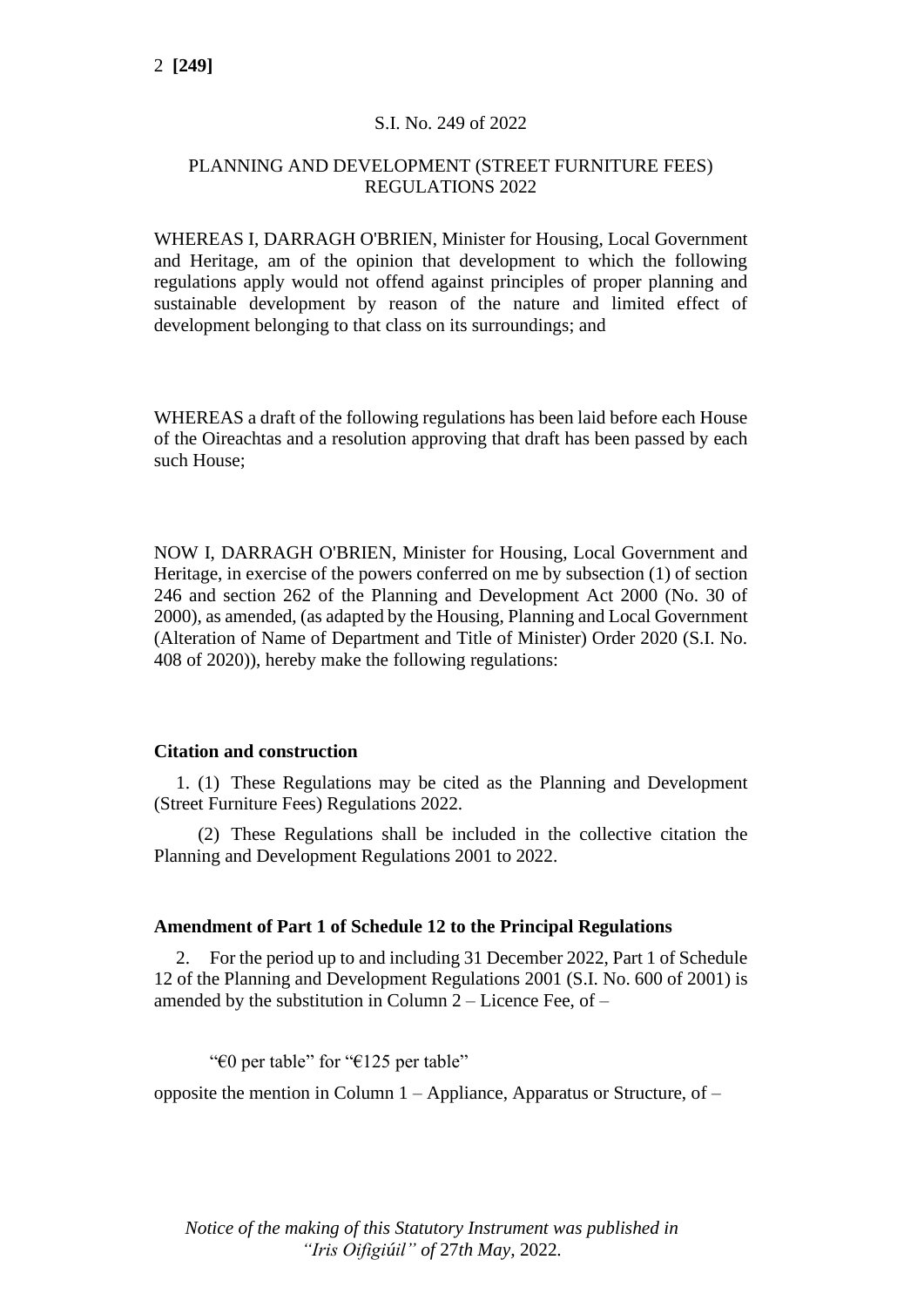"(h) Tables and chairs outside a hotel, restaurant, public house or other establishment where food is sold for consumption on the premises".



GIVEN under my Official Seal, 23 May, 2022.

DARRAGH O'BRIEN, Minister for Housing, Local Government and Heritage.